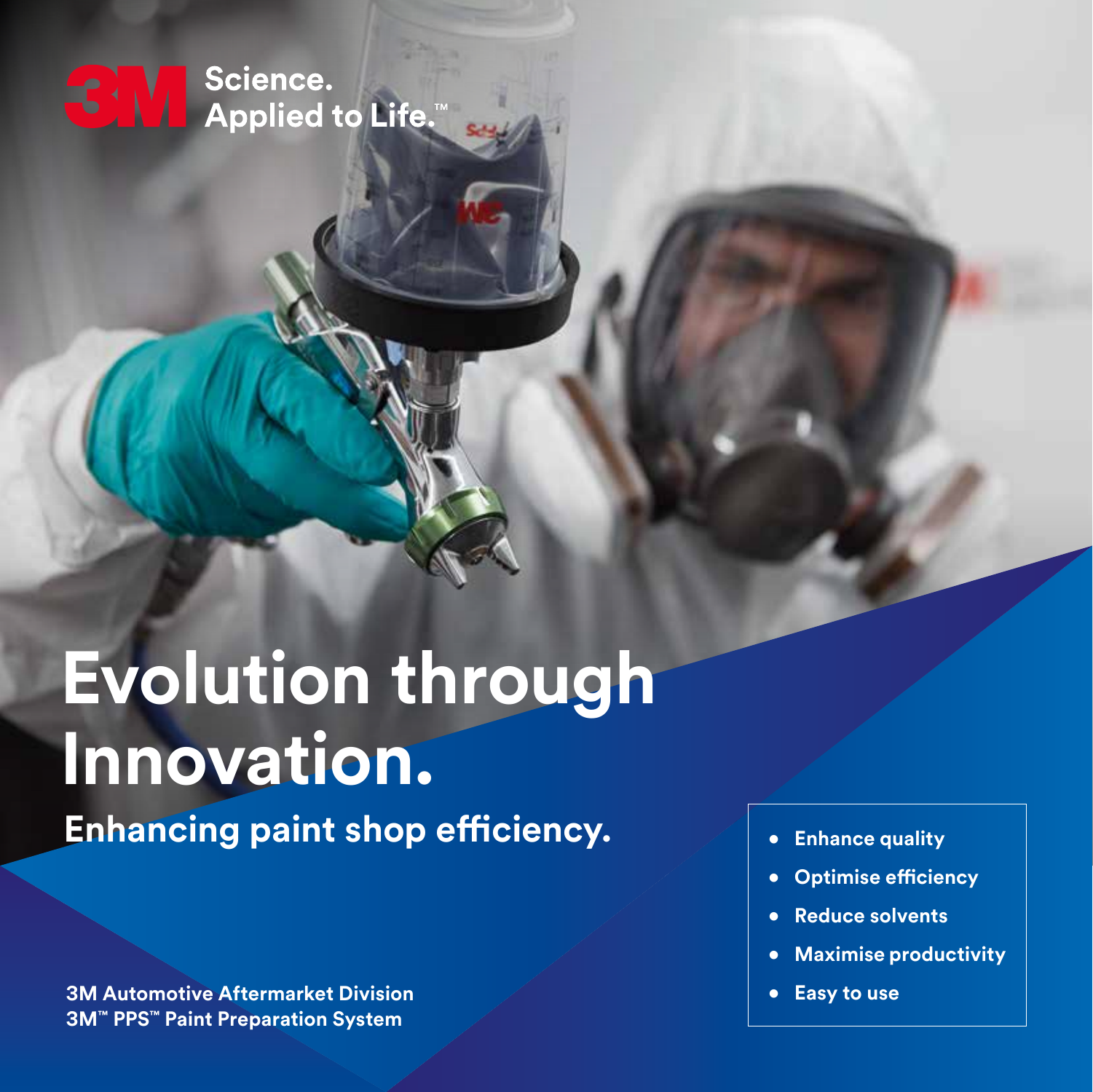**Easy to mix, spray and cleanup – work smarter, not harder.**



## **3M™ PPS™ Paint Preparation System.**

**The original innovative system from 3M™ enables painters to mix less paint and drastically reduce the amount of solvent and time required for gun cleaning, improving operator efficiency by as much as 15%.**

### **Innovation. Efficiency. Productivity. These are the values you've come to expect from 3M™.**

3M™ delivers all three values with the PPS™ Paint Preparation System. Make your job easier with this innovative system that increases efficiency by eliminating the need for traditional mixing cups and paint strainers.

Unlike traditional spray cups, paint is mixed and sprayed out of the same PPS™ liner with a lid and built-in filter. Specifically designed adapters allow painters to use the PPS™ system with virtually any spray gun.

A key advantage of this closed system is that it enables a painter's spray gun to function at any angle, even upside down. Safe from outside contamination, the PPS™ system offers a cleaner, more efficient solution for all repairs from small spots to large surfaces.

Enhance your quality, reduce solvents, minimise waste, maximise productivity and make your job easier with the revolutionary 3M™ PPS™ Paint Preparation System, in a comprehensive range of size options allowing precise, accurate coverage.

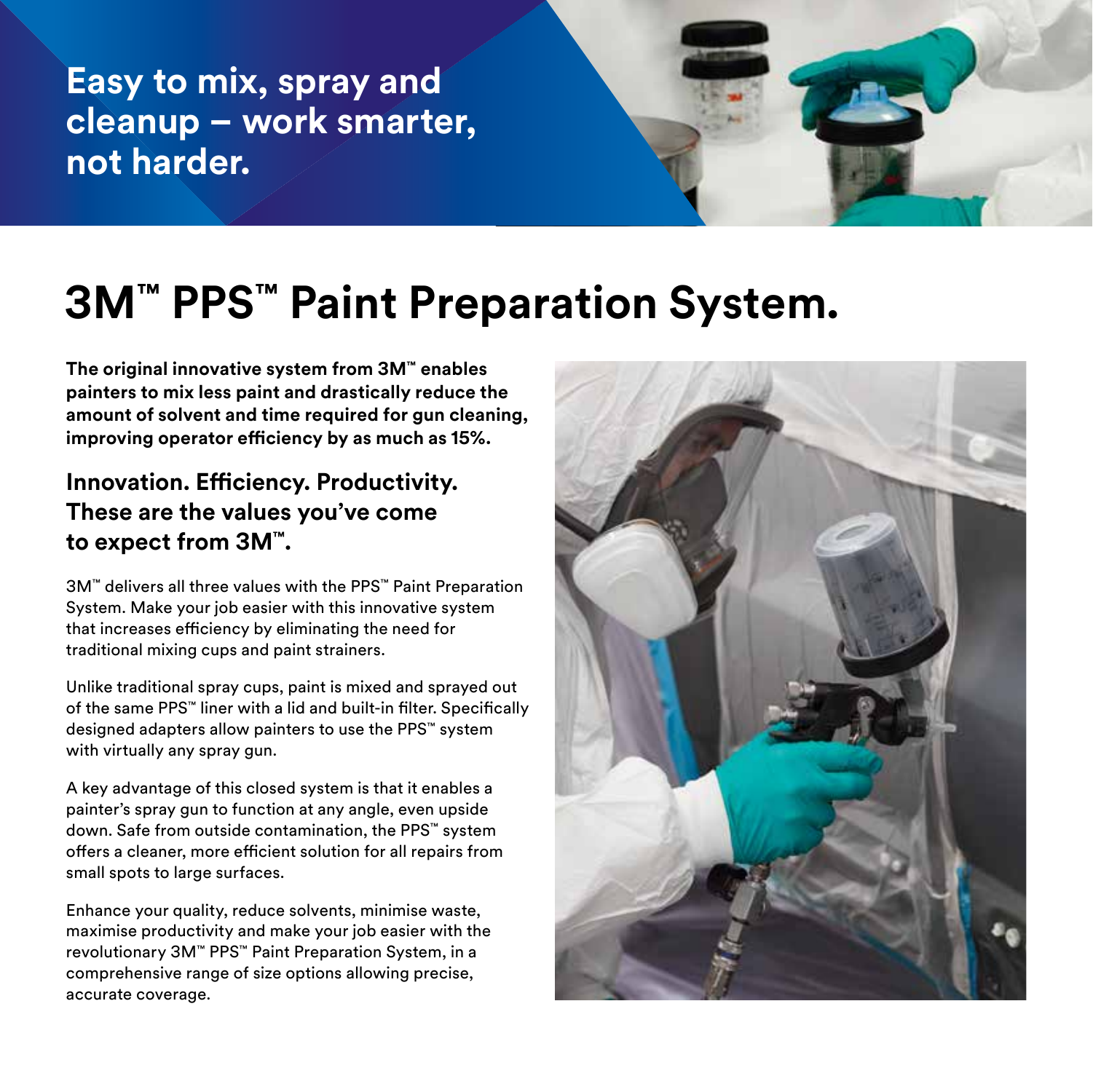### **Faster mixing, spraying and disposal.**

#### **3M™ PPS™ Kit Mini Size – 1 vehicle panel repair**

**3M™ PPS™ Kit Mini Size PN 16114** 180ml full diameter 200 micron filters

**3M™ PPS™ Kit Mini Size PN 16752** 180ml full diameter 125 micron filters



**Ideal for smart repairs and small areas that require 180ml of material or less, e.g. 1 vehicle panel**



### **3M™ PPS™ Kit Midi Size – 2 vehicle panels repair**

**3M™ PPS™ Kit Midi Size PN 16112** 400ml full diameter 200 micron filters

**3M™ PPS™ Kit Midi Size PN 16312** 400ml full diameter 125 micron filters



**Ideal for areas that require 400ml of material or less, e.g. 2 vehicle panels**

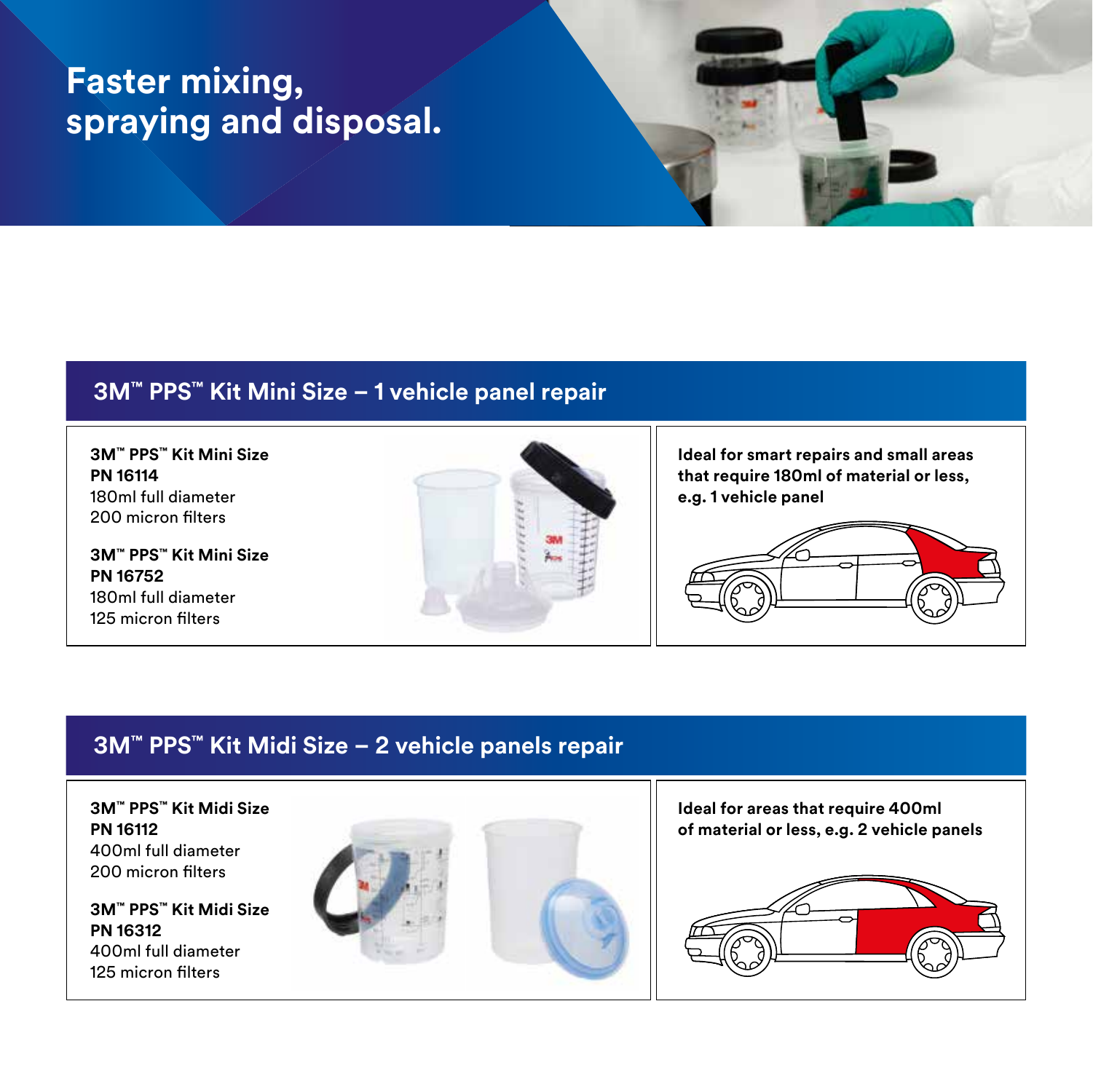### **Spray at any angle.**

### **3M™ PPS™ Kit Standard Size – 3 vehicle panel repair**

**3M™ PPS™ Kit Standard Size PN 16000** 650ml full diameter 200 micron filters

**3M™ PPS™ Kit Standard Size PN 16026** 650ml full diameter 125 micron filters



**Ideal for large areas that require 650ml of material or less, e.g. 3 vehicle panels**



#### **3M™ PPS™ Kit Large Size – 4 vehicle panels repair**

**3M™ PPS™ Kit Large Size PN 16024** 850ml full diameter 200 micron filters

**3M™ PPS™ Kit Large Size PN 16740** 850ml full diameter 125 micron filters



**Ideal for large jobs that require 850ml of material or less, e.g. 4 vehicle panels**

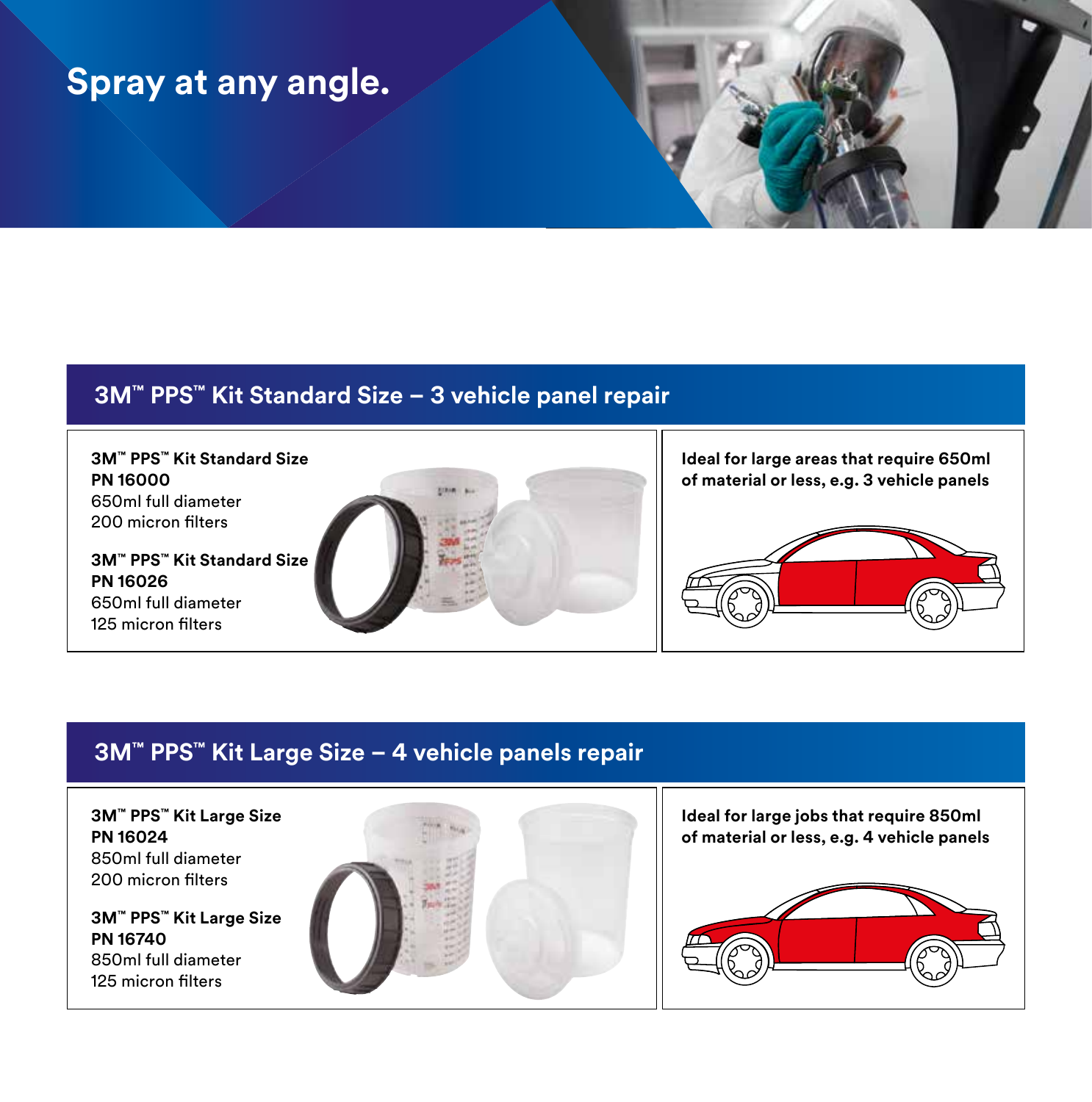### **Minimise use of cleaning solvents, solvent exposure and solvent disposal waste.**

**The 3M™ PPS™ Paint Preparation System can be used for all painting applications such as Primer, Base Coat and Top Coat. The key benefits of using the 3M™ PPS™ Paint Preparation System include:**

- Only one PPS™ cup for mixing and spraying
- Enables painters to mix less paint
- Up to 70% saving of cleaning solvent
- Closed system no outside contamination
- Faster system from mixing to disposal
- Less operator exposure to solvents and reduction in VOCs
- Spray gun functions at any angle
- Available in 4 sizes: 180, 400, 650 & 850ml